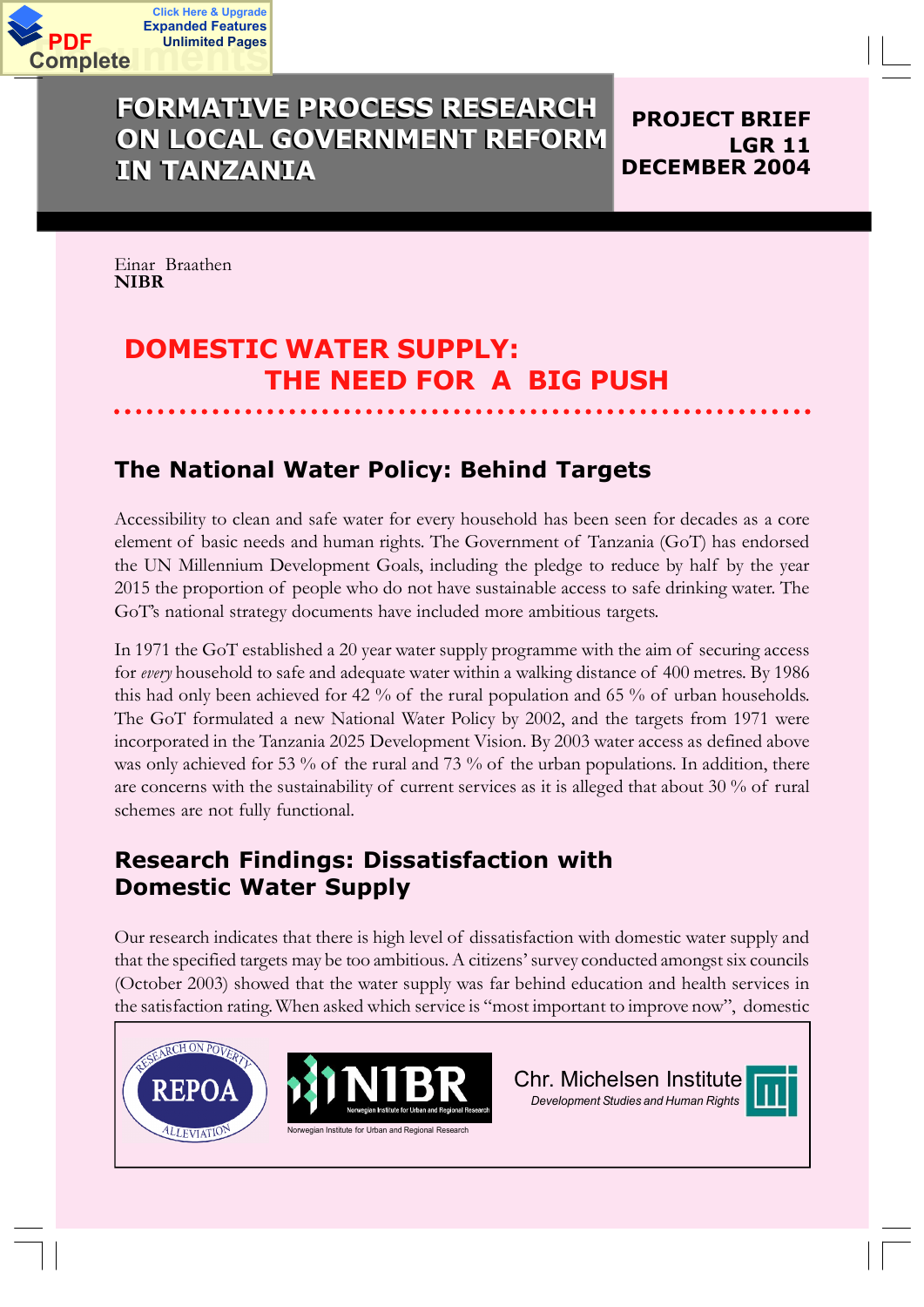water was the priority. On average 70 % were satisfied with the primary education services and 36 % with the basic health facility (the dispensary), yet only 22 % of the whole sample expressed satisfaction with the water supply.

The citizens were also asked if they had seen any improvements in service delivery over the last two years. 85 % had seen improvements in primary education, 37 % in dispensary services, but only 20 % in the water supply. These responses are supported by other statistics. For example, for the six case councils, only between 0.3 and 2.0 % of total council expenditures are allocated to the water sector.

#### **Variations Across the Councils Surveyed**

There are some notable variations across the six case councils. For Iringa District Council (DC) 35 % expressed satisfaction with the water services and 36 % had seen improvements. For Bagamoyo DC, however, only 10 % were satisfied and 11 % had reported improvements. The remaining four councils obtained scores somewhere between, the satisfaction rating for water was 21 % for Mwanza City Council (CC), 20 % for Ilala Municipal Council (MC), 17 % for Moshi DC and 17 % for Kilosa DC.

The council management from all six case councils agreed that the domestic water supply is inadequate, but the challenges at hand are of rather different magnitudes. While the average distance to water for households in Mwanza CC was estimated to be 200 metres (m), the figures for the rural councils range between 400-800 m for Iringa DC, to 800 m for Kilosa DC and 400 m for Moshi DC. (Ilala MC and Bagamoyo DC did not have data). Mwanza CC, Ilala MC, Kilosa DC and Moshi DC reported that about 50 % of the population were served with piped water or wells. (Iringa and Bagamoyo did not have data on this).

These indicators do not say anything about the quality of the service provided. Was the water supply adequate, sustainable (without interruptions and breakdowns), clean and safe? Unfortunately, the case councils did not have reliable information about this. A proxy indicator used to measure the quality of water is the number of cases of waterborne diseases. The situation is alarming in Mwanza CC, with 162,825 cases of such diseases recorded for the year 2000, though this reduced to 109,007 cases two years later. Iringa DC has seen some improvements during the last years down from 26,211 cases of waterborne diseases in 2000 to 13,900 cases in the year 2002. Kilosa DC reports a stable situation, with 20,200 cases (diarrhoea is prevalent) and 19,444 cases in 2002. Ilala MC reported only 67 cases for the year 2000 and although the number accelerated to almost 2,030 in 2002, this is much lower than for the other councils. (Moshi DC and Bagamoyo DC did not provide data).

### **Scope for More Community Involvement**

The National Water Policy emphasises community driven development.It prescribes participatory planning and cost sharing in the construction, operation and maintenance of community based domestic water supply systems in the rural areas. For urban areas, commercialisation, cost recovery and outsourcing of municipal water companies are pursued. Similarly, the overriding objective of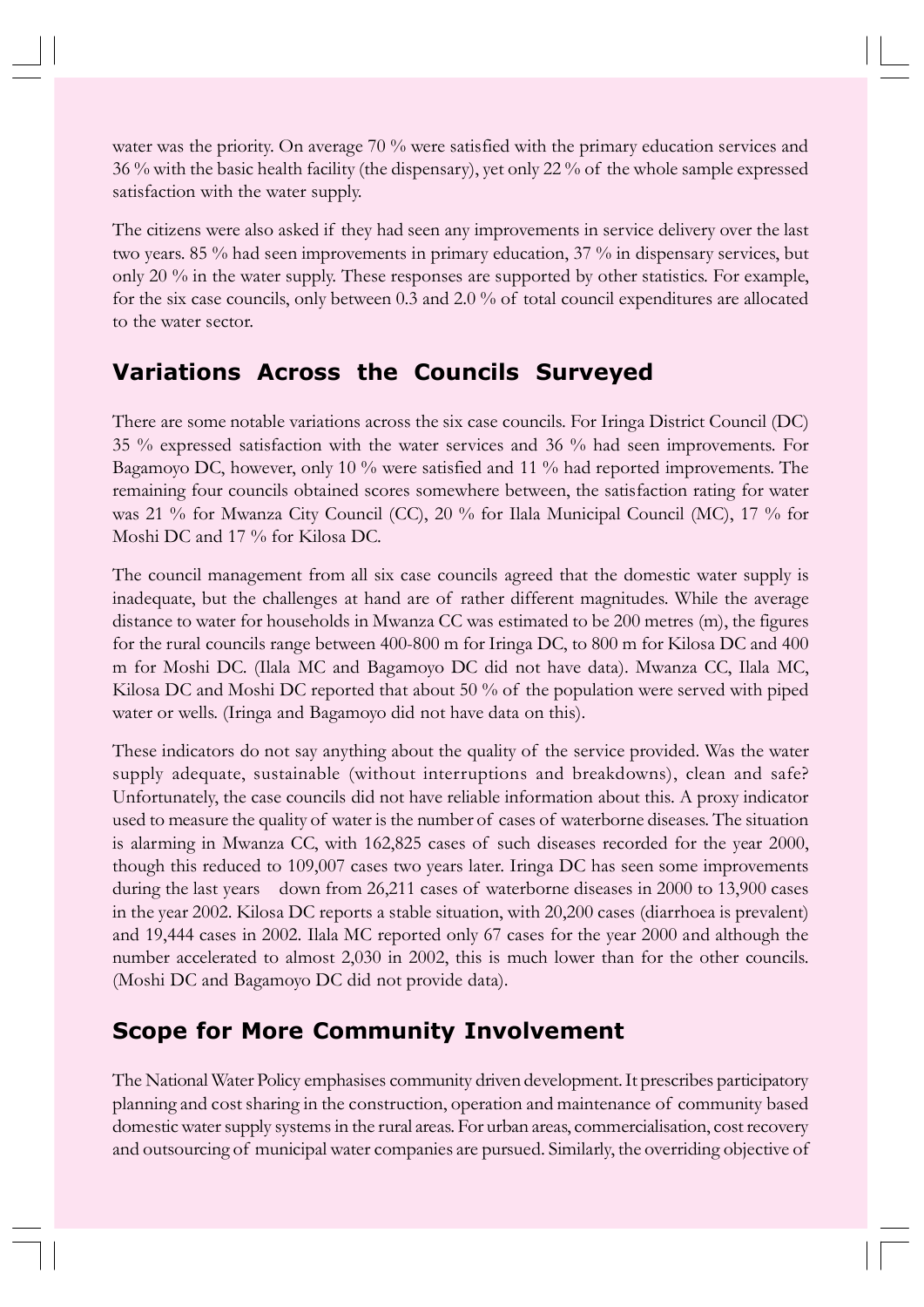the Local Government Reform is to restructure the Local Government Authorities so that they ´*respond more effectively and efficiently to identified local priorities of service delivery in a sustainable manner*µ.

The citizens' survey reveals that 13 % of all the respondents are or have been involved in a Water Management Committee. This is a very high level of participation. Although it cannot compare with involvement in School Committees (28 %), there is a strong legacy of community involvement in water management. In comparison, 8 % reported participation in public works project committees, 9 % in primary cooperative societies/farmers associations, and 3 % in agricultural/livestock extension contact groups.

Moshi DC stands out for establishing well performing water committees. There are Water Users Associations in each village taking care of water supply services, including the collection of payment for water bills and maintenance. They also prepare monthly progress reports and report any major breakdown of the machinery to the District Water Engineer.

# **Policy Implications**

To meet national and international targets, profound changes need to be seen in the way local governments deal with water. However, there is a potential trade-off between meeting national targets and standards on the one hand, and the needs to promote local council and community level decision-making on the other. Scarcity of finances and other resources tend to emphasise that trade-off. The National Water Policy and Local Government Reform Programme should work together on this issue and consider several complementary measures at the same time.

First of all, sector specific additional resources need to be mobilised. The success of the Primary Education Sector Plan (PEDP), based on national basket funds and earmarked grants to the councils, deserves to be copied. Top-down earmarking of funds and increased technical assistance to local councils for water development are needed. There should be closer national monitoring of the councils· performance in reaching national targets.

Secondly, increased local autonomy in determining priorities and action plans are needed. The actual needs vary from one district to another, probably to a much larger extent for the water sector than for the primary education sector. For example, some councils need to prioritise increased accessibility, while others should emphasise improved water quality.

Thirdly, there is a potential for enhanced community mobilisation. The high participation in, and prevalence of, water management committees is a big asset for future development. The councils need to improve their participatory planning systems and their capacity to respond to the priorities made by democratic community structures. This requires capacity building for council staff and community committees.

Fourthly, the councils need to be more gender sensitive, since water collection is usually seen as the women's responsibility. Domestic water supply is to a large extent a gender issue. The gender sensitisation component of the Local Government Reform Programme should include a component for improved water service delivery.